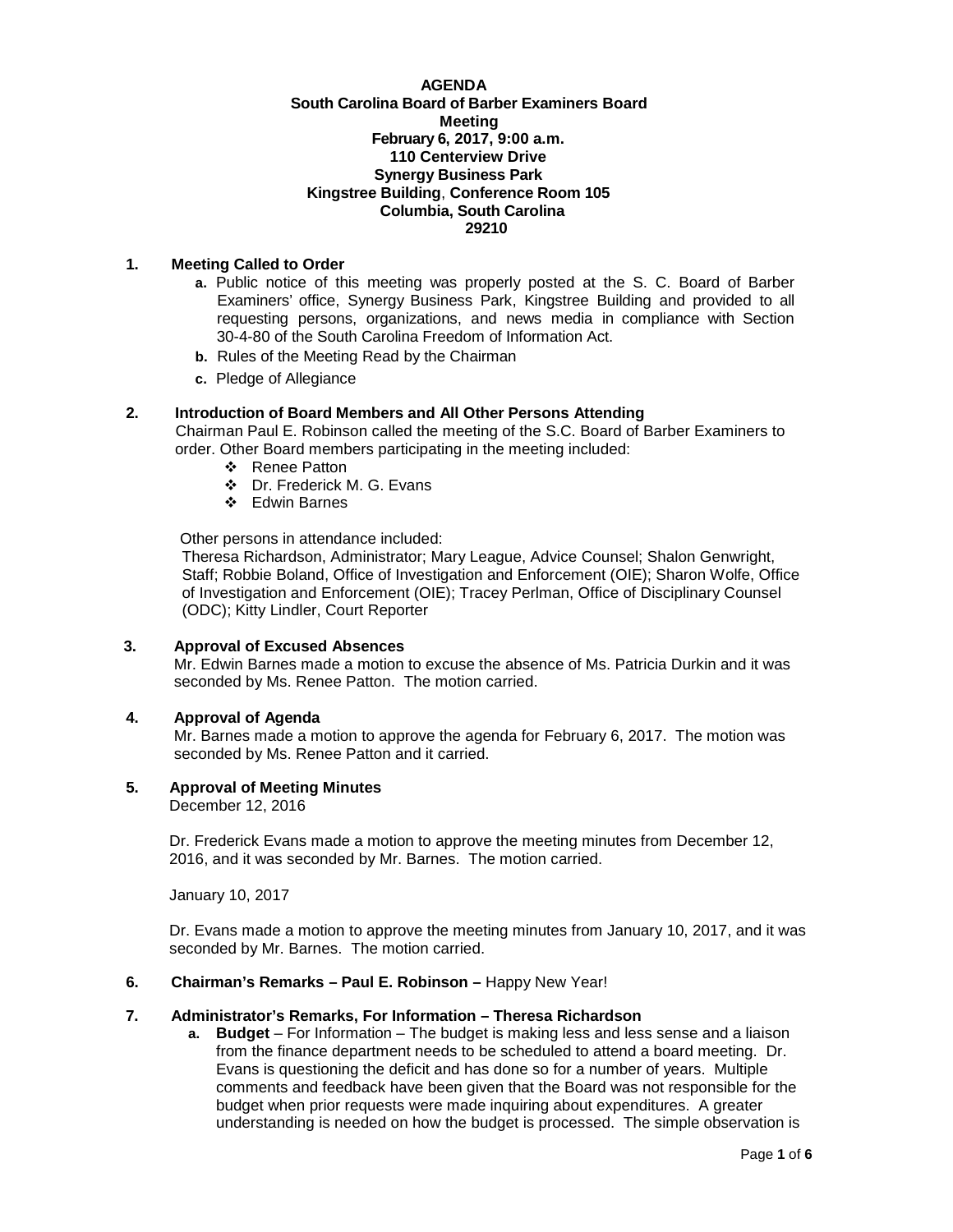how has the Board ended up in a negative situation without giving any input? When travel/conference requests are made by the Board, they are denied based on the deficit. Dr. Evans wants an explanation for the deficit of the budget as the Board has had no direct input and when requests are made for budgetary expenditures and denied based on the deficit, he finds that odd and needs a greater understanding. He wants to know the process of the Board's responsibility and if they are responsible, how did the budget end up in the negative when no direct input was given from the Board? Also, with the impact on requests for budgetary expenditures, Dr. Evans wants to know how it is processed and what it is based on. Clarity is needed. Ms. Theresa Richardson will get the Finance Manager to attend the next Board meeting, which will be held on April 10, 2017. Ms. Mary League stated that the fees may be adjusted per the statute as a consideration. There is no other revenue being generated outside of application and renewal fees. The budget rolls over each fiscal year and the fees were recently adjusted. The deficit is not fair without an explanation. Dr. Evans does not understand. The Board was in the positive before being given an order not to keep and maintain documents from the Board meetings and he has documents showing when they were not in a deficit for a long time. Mr. Barnes stated that before the Board went under the Department of Labor, Licensing and Regulation (LLR), they were giving money back to the state. Under LLR, they went into the red, adjusted the fees, and are still in the red. Mr. Barnes does not understand as well and stated that the budget needs to be broken down to be proven where it is going.

- **b. OIE Report**  For Information Sharon Wolfe The cases given are from January 1, 2017, through February 1, 2017. Thus far, there have been 13 incoming cases and 17 cases have been closed this year. The breakout of the alleged issues were listed.
- **c. IRC Report**  For Approval Sharon Wolfe The report lists two (2) different cases. Dr. Evans made a motion to accept the IRC report and it was seconded by Ms. Patton. The motion carried.
- **d. ODC Report**  For Information Tracey Perlman Currently, there are 36 open cases with 29 pending action. There are 7 cases pending hearings. Since December 6, 2016, 26 cases have been closed.
- **e. Inspection Report** For Approval Robbie Boland From January 1, 2016, through December 16, 2016, 1,112 barbershops were inspected. This year so far, 116 barbershops have been inspected. Currently, there are approximately 1,450 active barbershops. Mr. Barnes and Ms. Patton mentioned a new barbershop opening on April 1, 2017, in the upstate region.

# **8. Old Business**

House Bill 3417 is back again for mobile barbershops. It is the same legislators that presented the bill on last year, but with a few changes. The Board is standing against mobile barbershops. There are some provisions in the bill that are not favorable to brick and mortar barbershops. For brick and mortar barbershops, inspections are conducted once and year and randomly throughout the year. Also, students cannot operate in a mobile barbershop. Students should not serve the public in mobile barbershops. Mr. Barnes assumes that LLR is standing with the Board. Chairman Robinson wants the Board members to ensure that they attend the subcommittee meetings as a licensee to speak.

## **9. New Business**

## **a. Consideration of Licensure with Criminal Background History**

**i.** Vincent Black (Barber Instructor Applicant)

Mr. Black would like to be approved to test in order to become a Barber Instructor. He has criminal background history. Mr. Black respects the barber industry and would not do anything that would mix that with criminal conduct and is open to counseling, if need be. He would like to help children, as well as his own. Mr. Black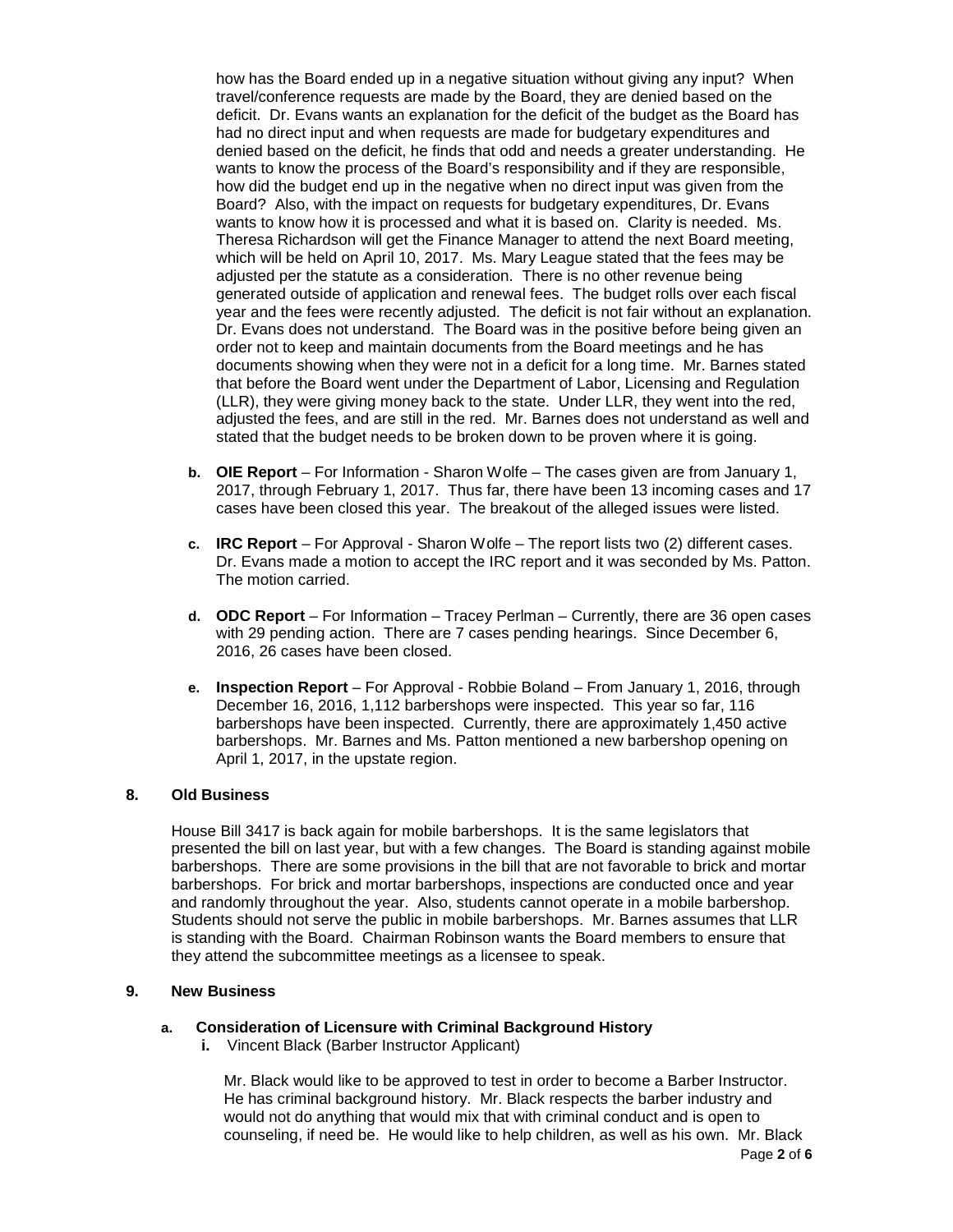has been in the barbering industry for 16 years. He would conduct on-the-job training (OJT) at his current barbershop.

Dr. Evans made a motion to grant licensure to Mr. Vincent Black and it was seconded by Ms. Patton. The motion carried.

**ii.** Gregory Spry (Master Hair Care Apprentice)

Mr. Spry is seeking to gain licensure as a Master Hair Care Specialist Apprentice. This opportunity could save his life. He is currently on parole and it will end on September 7, 2018, and is earning credits to try to get that reduced.

A motion was made by Ms. Patton to approve Mr. Gregory Spry's licensure for apprenticeship with conditions. The motion was seconded by Dr. Evans and the motion carried.

#### **b. Consideration of a Third Student Permit**

**i.** Denitrius Gilliard

Mr. Gilliard is seeking to gain a third student permit. He has no hours on file for the first or second permit. With the first permit, he was a student for four months and an associate told him that he wasn't earning any hours, so he stopped attending the school. With the second permit, he did not think that he would get the permit that fast and wanted to do regular barbering, but was told that everything was already final with the school for him to be a Master Hair Care Specialist student. Dr. Evans asked was it possible to reissue a second permit from the testimony made by Mr. Gilliard, citing the Code of Regulations, section 17-10. His interpretation of that section was that the permit was not valid because of not using it. Ms. League stated that with a permit being issued, there is no requirement to actually "use" it. The first permit was issued on May 2, 2016, and the second permit was issued on October 28, 2016. It is not the Board's pattern to issue fourth student permits. Mr. Gilliard must ensure that his relationship with the instructor is solid as all of the barber hours required must be completed with the third permit.

Chairman Robinson wants to begin requiring instructors to be at the Board meetings when requesting student permits. He is sick and tired of the student/instructor issues. If the problems continue to arise, they may have to do away with the OJT program.

Dr. Evans made a motion to grant Mr. Denitrius Gilliard a third student permit and it was seconded by Mr. Barnes. The motion carried.

#### **c. Consideration of House Bill 3417**

This agenda item was discussed during 'Old Business'.

## **10. Hearings – Tracey Perlman**

**i.** 2016-56

This hearing was in the matter of Mr. Douglas McGirt and LLR receiving a monthly student report after the  $10<sup>th</sup>$  of the month. Mr. McGirt does not deny that the reports were submitted late. They were mailed out on April 11, 2016, for the month of March 2016. The state asked that the Board uphold the \$500 fine of the violation sanction.

A motion was made by Ms. Patton to uphold the \$500 fine against Mr. Douglas McGirt's Barber Instructor license and it was seconded by Mr. Barnes. The motion carried.

Ms. League stated that an order will be drafted and signed. If the licensee wants to appeal the decision, they may do so with the Administrative Law Court.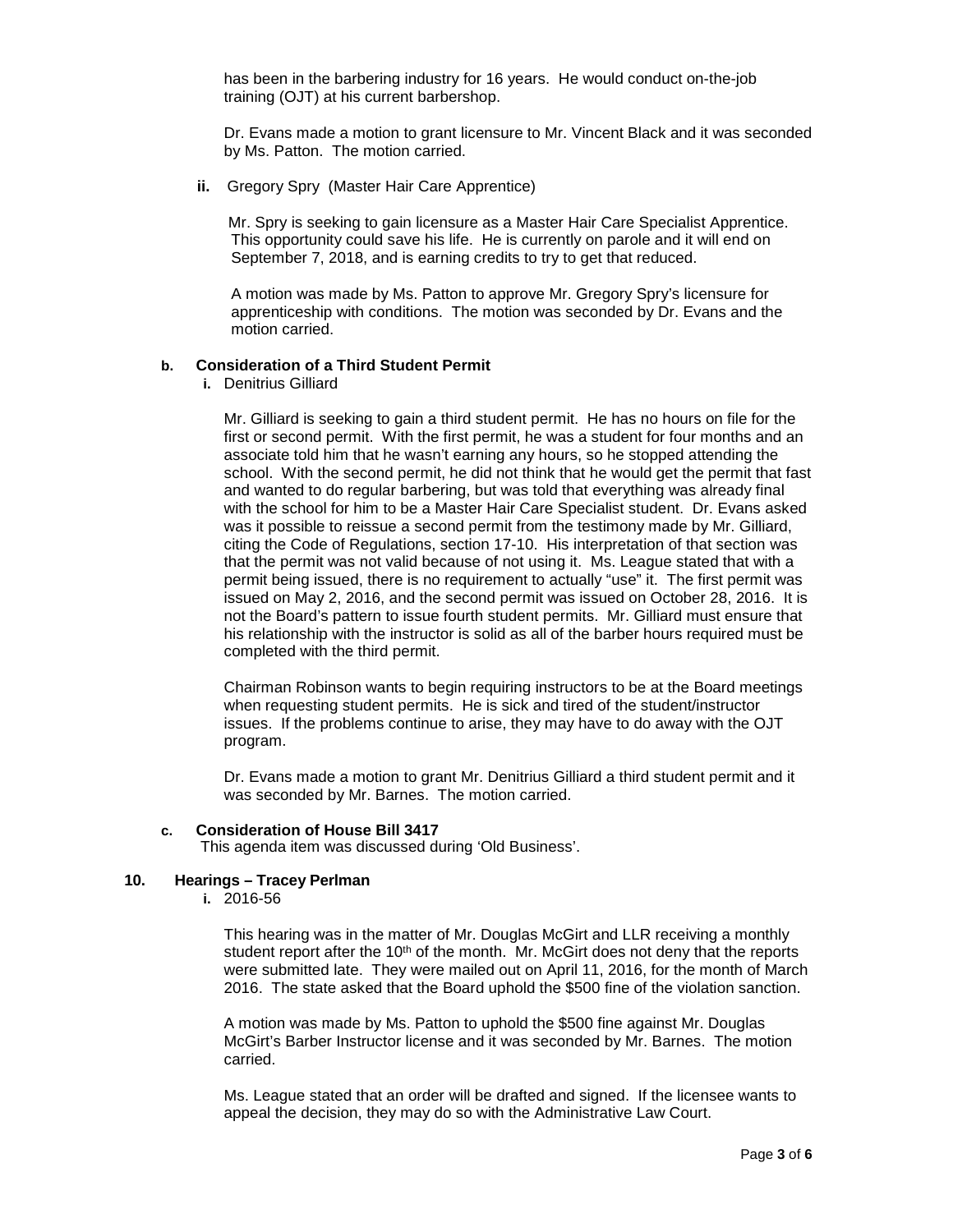#### **ii.** 2016-63

This was in the matter of Mr. Dexter Pauling. Mr. Pauling came into the office on last week and paid the fine.

#### **iii.** 2016-65

This case was in the matter of Mr. Hampton Glover who was not present and the state proceeded in his absence. Mr. Glover sent in monthly student reports after the 10<sup>th</sup> of each month. Mr. Glover was notified of the hearing. There was no certified mail receipt that came back to LLR. The notice of the hearing was sent to the address on file with LLR. Mr. Johnnie Rose, Program Assistant with LLR, was called as a witness for the state. The April 2016 monthly student report was received at LLR on May 11, 2016. The documents were stamped as a walk-in. The state asks that the fine of \$500 be upheld.

Ms. Patton made a motion that the state proved their case and to uphold the \$500 fine on the Barber Instructor license. The motion was seconded by Dr. Evans and it carried. The fine should be paid within 30 days.

#### **iv.** 2016-66

This case was in the mater of Ms. Lawanda Murphy and monthly student reports being turned in after the  $10<sup>th</sup>$  of the month. The reports were for two different students, Mr. David Bomar and Mr. Danny Orellana, who were also witnesses for Ms. Murphy. There was only one fine of \$500 and Ms. Murphy is currently considering a Consent Agreement for a different sanction of \$500, same violation. Ms. Murphy lets her students mail their reports out themselves as it gives a sense of pride and they may ensure that the hours were sent off. She provides them with a stamped envelope as well. Mr. Rose served as a witness for the state. It was reiterated that the students must read their paperwork carefully. It was a good gesture that Ms. Murphy was doing, but the instructor is essentially responsible for all late reports.

Ms. Patton made a motion that the state proved its case and a \$500 fine be given to Ms. Lawanda Murphy against her Barber Instructor license. The fine must be paid within 30 days. The motion was seconded by Dr. Evans and it carried.

The interest is in protecting the students.

#### **v.** 2016-68

This case is in the matter of Ms. Melissa Horton and the submission of a late monthly student report. The April 2016 report was received on May 13, 2016. Ms. Horton admits to the violation and takes full responsibility as she had computer issues. Ms. Theresa Richardson served as a witness for the state.

Dr. Evans made a motion to go into executive session and it was seconded by Mr. Barnes. The motion carried.

Mr. Barnes made a motion to come out of executive session and it was seconded by Dr. Evans. The motion carried.

A motion was made by Dr. Evans that the state proved its case and to uphold the fine of \$500 towards the Barber Instructor license for Ms. Melissa Horton. The motion was seconded by Mr. Barnes and it carried.

Chairman Robinson stated that the latitude the Board has with reducing fines for any offense is that it has to be mitigating circumstances. It is up to the Board's discretion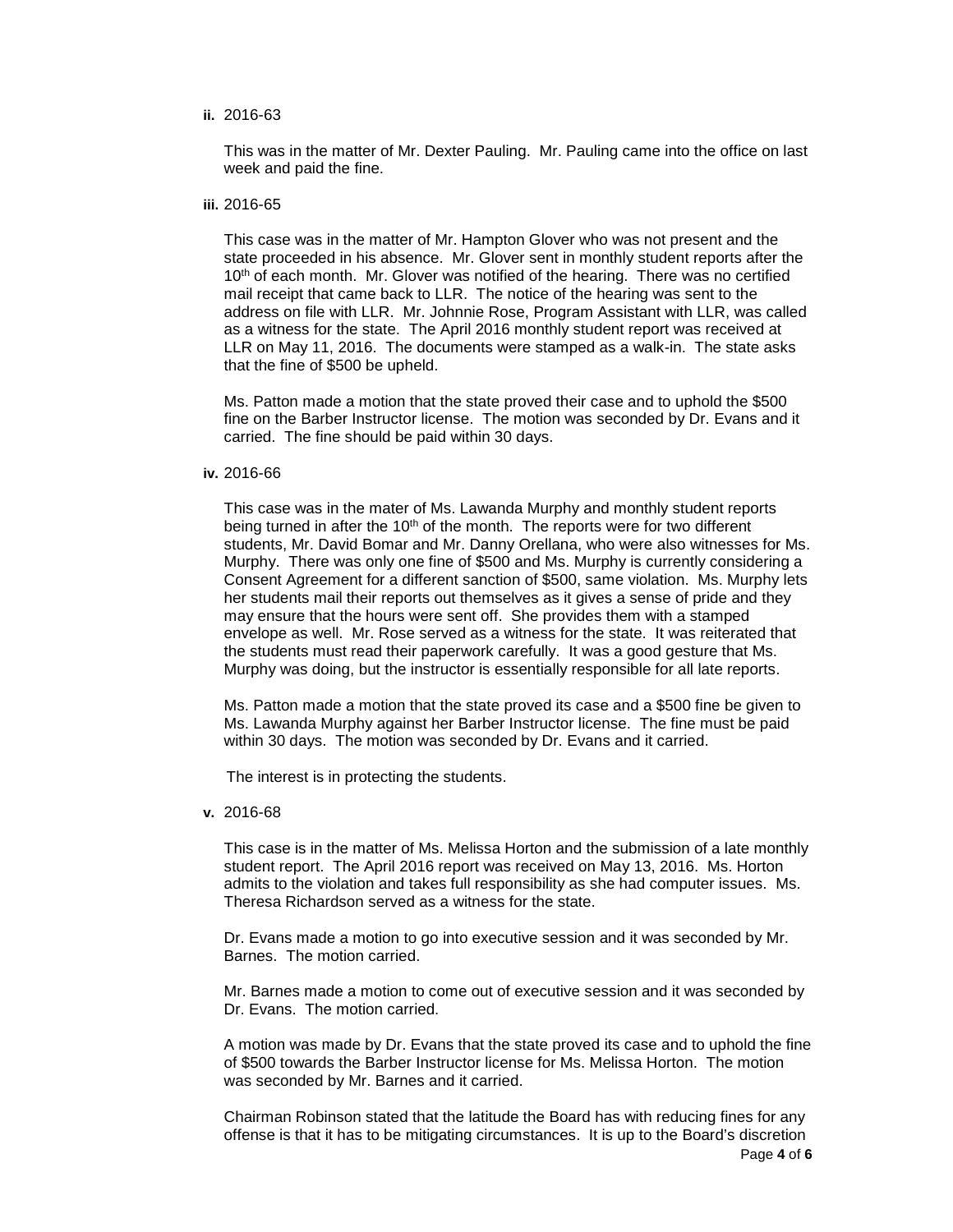as to what is mitigating. It is the responsibility of the instructor to have adequate back-up for such circumstances.

**vi.** 2016-69

This case was in the matter of Mr. Johnny Muhammed and his submission of late student reports. Mr. Johnnie Rose served as a witness for the state. The report was sent timely, but with two students on the report, so it had to be resubmitted. The March 2016 reports were not received again until May 3, 2016.

A motion was made by Dr. Evans that the state proved its case and to uphold the \$500 fine against Mr. Johnny Muhammed's Barber Instructor license. The fine should be paid within 30 days. The motion was seconded by Ms. Patton and it carried.

**vii.**2016-79

This case is in the matter of the Strictly Business College, where Mr. Jason Collins is the owner. Mr. Collins submitted late reports for June 2016, as it was postmarked on July 11, 2016.

Ms. Patton made a motion that the state proved its case and to uphold the fine of \$500 against the school license. The motion was seconded by Mr. Barnes and it carried.

All respondents for each case violated the Code of Regulations, section 17-11 and were fined with \$500. The fine must be paid within 30 days of their receipt of the order.

#### **11. Board Member Reports**

None.

## **12. Discussion**

Chairman Robinson mentioned what transpired today with the late submission of monthly student reports. He wants to require that Barber Instructors come in with the student applicants for permits. Instructors need to be informed in person, face-to-face. Ms. League stated that all options must be looked at on how to deal with this. She gave the idea of packets, hard copies or digital. Statistics are needed at the next meeting. Dr. Evans mentioned that those with problems and issues should only be addressed as opposed to having all new applicants come before the Board. Students need to file complaints to make this issue a disciplinary infraction. Ms. Patton mentioned meeting with the instructors every few months. Dr. Evans does not want to create an additional layer of approval as he does not want to disturb the existing process. There were 459 permits issued in 2016, according to Ms. Richardson. Terms/agreements may be added on the student permit application. Everyone should look at this subject to put some teeth in it. Ms. League mentioned that it should be placed in the application that students should contact the Board if they are not receiving their hours. Mr. Barnes mentioned that it worked before where he gave a class.

Dr. Evans suggested having two meetings, one for OJT instructors and the other meeting for school instructors, to address the issues with students, so that everyone is on the same page. It is just an idea.